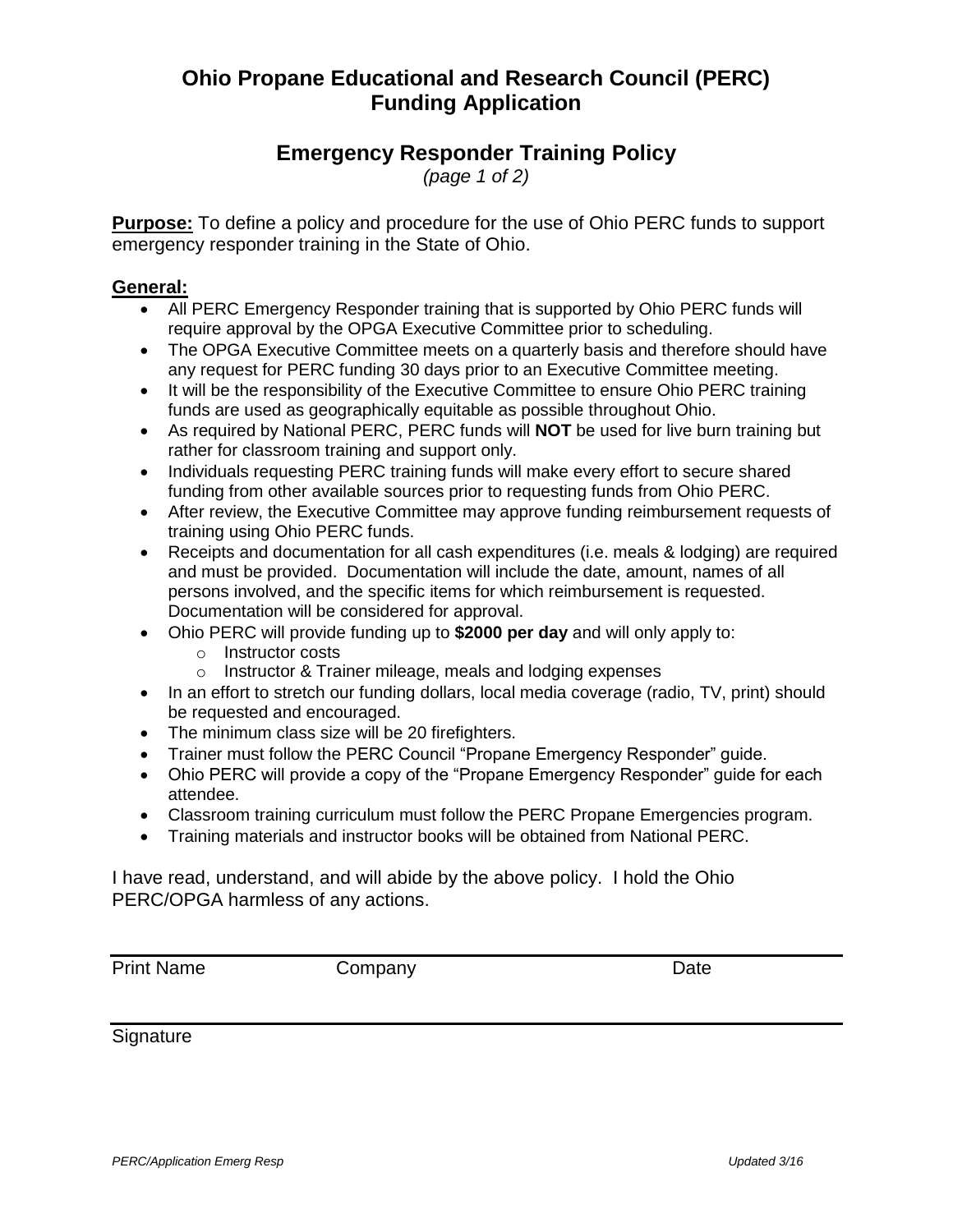# **REQUEST FOR OHIO PERC TRAINING FUNDS**

| <b>Contact person information:</b> |                                                                                                                                                                                                                                                                                    |  |  |  |  |  |
|------------------------------------|------------------------------------------------------------------------------------------------------------------------------------------------------------------------------------------------------------------------------------------------------------------------------------|--|--|--|--|--|
|                                    |                                                                                                                                                                                                                                                                                    |  |  |  |  |  |
|                                    |                                                                                                                                                                                                                                                                                    |  |  |  |  |  |
|                                    |                                                                                                                                                                                                                                                                                    |  |  |  |  |  |
| <b>Description of Event:</b>       |                                                                                                                                                                                                                                                                                    |  |  |  |  |  |
| # Firefighters<br>المستحدث         | Firefighters from the following fire departments will participate (Note that the minimum class size is 20):<br>Fire Department<br># Firefighters<br><b>Fire Department</b>                                                                                                         |  |  |  |  |  |
|                                    | <u> 2008 - Andrea Stadt, amerikansk politik (d. 1982)</u><br><u> 1989 - Johann John Stone, mars et al. (</u><br>Supplemental funding has been requested from:                                                                                                                      |  |  |  |  |  |
| Amount<br>\$                       | Proposed Reimbursement Items requested from Ohio PERC (max amount of \$2,000 per day):<br>Description of Expenditure<br><u> 1989 - Jan Jan James, mars and de la component de la component de la componentation de la componentation de l</u>                                      |  |  |  |  |  |
|                                    |                                                                                                                                                                                                                                                                                    |  |  |  |  |  |
| \$                                 | <u> 1990 - Jan James James, martin filozof, filozof, filozof, filozof, filozof, filozof, filozof, filozof, filozof</u>                                                                                                                                                             |  |  |  |  |  |
| \$                                 | <u> 1989 - Jan Jan James, mars et al. 1989 - 1989 - 1989 - 1989 - 1989 - 1989 - 1989 - 1989 - 1989 - 1989 - 1989</u>                                                                                                                                                               |  |  |  |  |  |
| \$                                 | <u> 1989 - Andrea Santa Andrea Andrea Andrea Andrea Andrea Andrea Andrea Andrea Andrea Andrea Andrea Andrea Andr</u>                                                                                                                                                               |  |  |  |  |  |
| \$                                 |                                                                                                                                                                                                                                                                                    |  |  |  |  |  |
|                                    |                                                                                                                                                                                                                                                                                    |  |  |  |  |  |
|                                    | I agree to adhere and conform to the policies of OHIO PERC training as detailed in the attached.                                                                                                                                                                                   |  |  |  |  |  |
|                                    |                                                                                                                                                                                                                                                                                    |  |  |  |  |  |
|                                    | Date: _________________                                                                                                                                                                                                                                                            |  |  |  |  |  |
|                                    |                                                                                                                                                                                                                                                                                    |  |  |  |  |  |
| Attached:                          | $\Box$ Certificate of Insurance.<br>□ State Fire Marshall Certified Trainer Certificates.<br>□ Statement from the fire academy releasing the state affiliate or other entity from liability.<br>$\Box$ Copies of signed trainee waivers (attach with final reimbursement request). |  |  |  |  |  |
|                                    |                                                                                                                                                                                                                                                                                    |  |  |  |  |  |

Updated 3/16